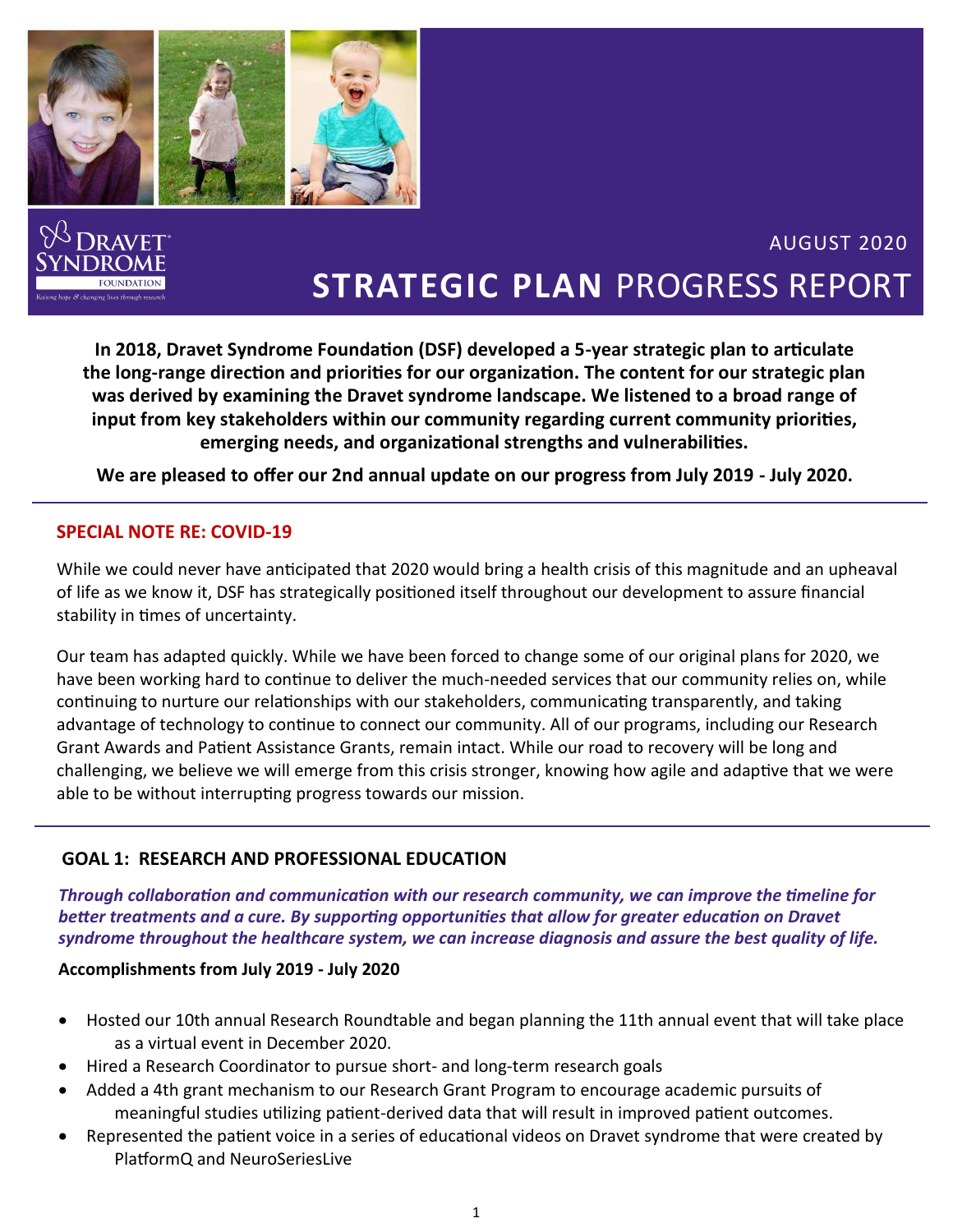

## **GOAL 2: INCREASE REVENUE TO SUPPORT OUR PROGRAMS**

*Funding growth is challenging particularly for a rare disease nonprofit. By increasing and diversifying our revenue streams we can ensure we have a sustainable operating model that meets the demands of our continuously growing community, and guarantee our success and longevity.*

#### **Accomplishments from July 2019 - July 2020**

Due to the unexpected impact from the pandemic, we needed to restructure and reimagine our in-person fundraising efforts for 2020.

- Hosted a new annual Casino Night fundraising event in Texas in February
- Hosted a virtual fundraiser, *Party in Your PJs for Dravet,* in place of our annual signature gala
- Turned our *Steps Toward a Cure* series of walks and 5Ks into a single, one-week long virtual event
- Developed an *Industry Partner Meeting* that will take place in September to explore new projects and other ways we can work together that will benefit the Dravet patient community

### **GOAL 3: EXPAND FAMILY EDUCATION & ADVOCACY**

### *We will continue to support patients and families with disease education and advocacy needs through maintenance and expansion of patient resources, as well as family-to-family support.*

#### **Accomplishments from July 2019 - July 2020**

- Postponed our 2020 DSF Biennial Conference due to the pandemic
- Received approval for an ICD-10 Code for Dravet syndrome
- Added a new page to our website on Patient-Centered Outcomes Research
- Continued to identify physicians with experience in Dravet syndrome, for our *Find a Doctor* page
- Distributed over \$15,000 through our *Patient Assistance Grant Program*
- Increased membership in our private parent support group by approximately 11%
- Developed VIP Sib Kits and associated parent resources to help navigate the complex emotions that sibs face when they have a brother or sister with Dravet syndrome
- Organized a virtual *Day of Dravet* workshop for October 17th, which will replace our annual in-person events
- Developed an *Educational Webinar Series* on topics important to the Dravet community
- Hosted twice monthly parent meet-ups to allow live face-to-face connections via Zoom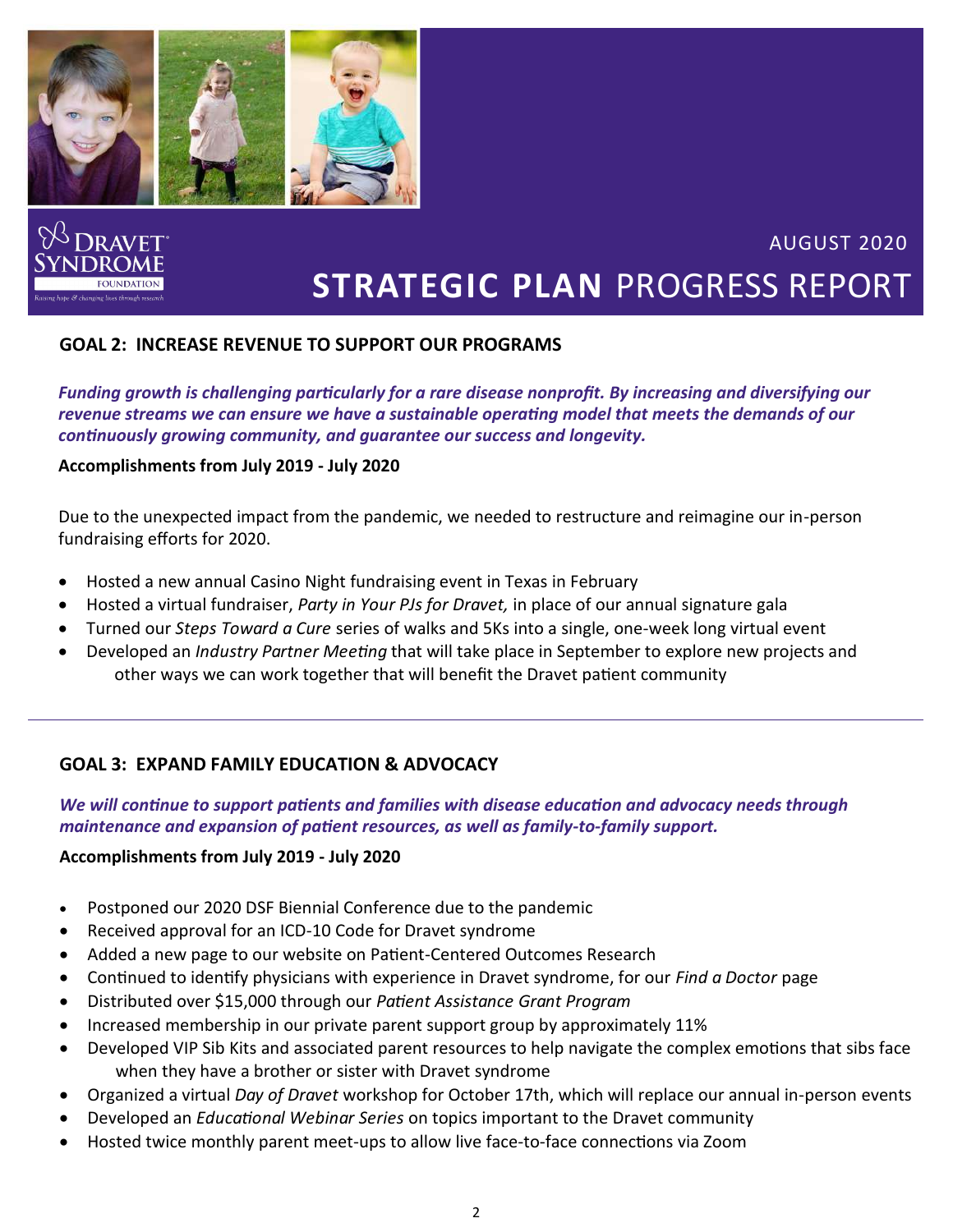

## **GOAL 4: ENHANCE COMMUNITY DEVELOPMENT & COMMUNICATIONS**

*By increasing the leadership roles of our staff, board, volunteers, and donors we can build on current strengths through internal capabilities and resources, while strengthening our community connections. We recognize the importance of an ongoing assessment of our role within the community and the most effective use of our resources, as well as the need to continually communicate our priorities, goals, strategies, and accomplishments to inform and engage our stakeholders.*

#### **Accomplishments from July 2019 - July 2020**

- Established 2020 initiatives based on the goals and objectives set by the Board of Directors
- Staff training on the development of our social media education and outreach plan
- Addition of two new board members, Ms. Ashley Kerns and Dr. Joseph Sullivan

# **RESEARCH STRATEGY**

#### *Our 5-year strategic plan addresses the three highest priorities for research in our community. 1) Cure 2) Treat and 3) Learn. By distributing resources among these arms, DSF will continue to balance the need for progress toward a cure and the immediate need for better treatments and new pathways toward that cure.*

Since drafting our 5-year strategic plan in 2018, DSF has awarded an additional \$790k in research grants, \$390k of which has been invested into research on genetic approaches to treating Dravet syndrome. Three projects comprise the largest single focus of DSF's research dollars since the strategic plan's development.

- 1. **Cure:** DSF has continued to focus research on ways to cure Dravet at the genetic level. We awarded grants totaling \$790k to basic science researchers attempting to correct the sodium channel insufficiency through microRNA-mediated expression, CRISPR/dCas-9 modulated expression, and alternative splicing techniques.
	- DSF continues to support Stoke Therapeutics, a biotechnology company developing an antisense oligonucleotide treatment aimed at increasing healthy SCN1A expression, to be delivered several times each year.
	- DSF also supports Encoded Therapeutics, a biotechnology company developing a one-time gene therapy that would permanently enhance expression of the remaining healthy copy of SCN1A.
	- DSF added a Clinical Research grant category (\$150K/ 2 years) to encourage academic pursuits of meaningful studies utilizing patient-derived data that will result in improved patient outcomes.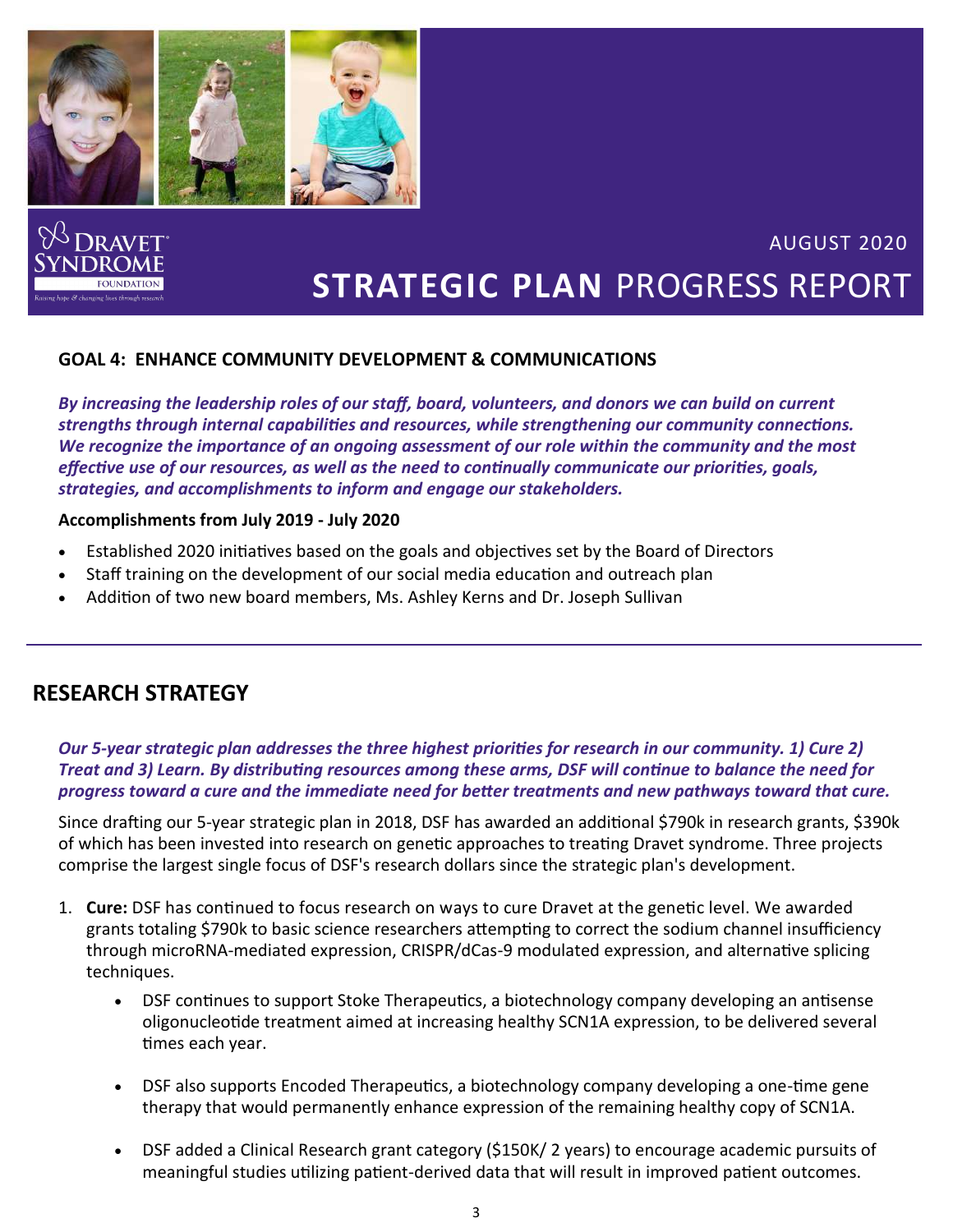

# **RESEARCH STRATEGY** (continued)

- **2. Treat:** DSF has continued to support the development of clinical treatments aimed at reducing seizures in Dravet syndrome by working with pharmaceutical and biotechnology companies to bring their treatments to the market. In 2020, Zogenix received FDA approval of fenfluramine (Fintepla) and since the Strategic Plan's inception, clinical trials have begun for the following treatments:
	- Tak-935 (soticlestat, inhibits 24-hydroxycholesterol synthesis) *Ovid presented two abstracts at American Academy of Neurology in Spring 2020 reporting promising results of decreased seizure frequency in short-term and extended clinical study arms.*
	- EPX-100 (clemizole, repurposed antihistamine, 5-HT modulation) *Announced successful completion of Phase 1 trials in January 2020 and listed Phase 2 clinical trials in July 2020 for patients with Dravet syndrome in US and Australia.*
	- EPX-200 (lorcaserin, repurposed weight-loss drug, 5-HT modulation)
	- STK-001 (TANGO, antisense oligonucleotide) *Began enrolling for Phase 1/2a clinical trials for Dravet syndrome in July 2020 and published first basic-research paper detailing their approach (Lim et al 2020 Nature Communications)*
- **3. Learn:** While tremendous progress toward better treatments and curing the underlying issue have been made since 2018, there is undoubtedly much to learn about Dravet syndrome and its manifestations in humans. DSF has awarded grants aimed at understanding how SCN1A mutations affect the heart, metabolic pathways, synaptic pathways, and brain development in animal models and humans.
	- DSF funded a research project investigating novel microRNA-mediated modulation of the SCN1A gene
	- DSF added a Research Coordinator position to facilitate the pursuit of short- and long-term goals